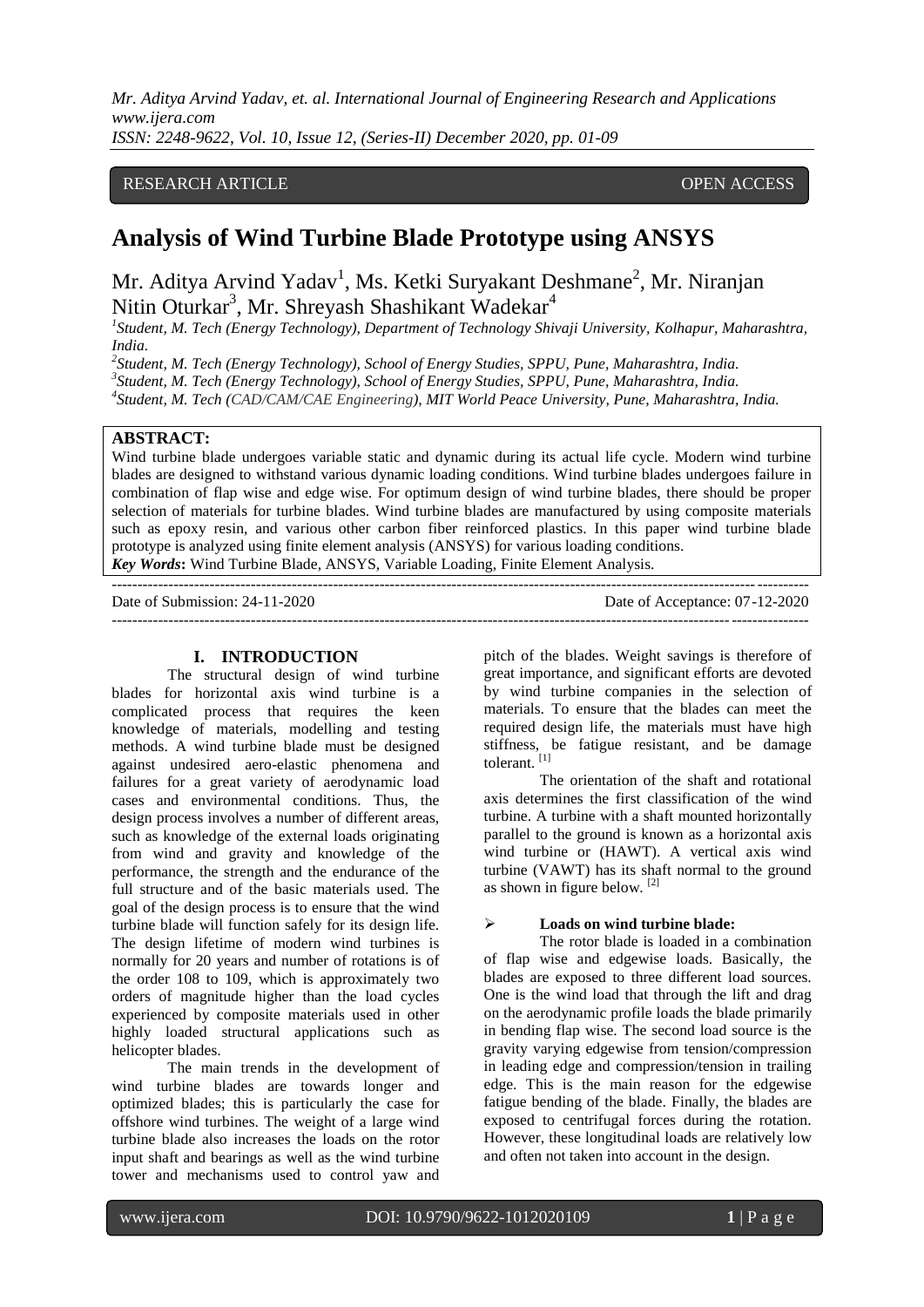Furthermore, the design loads are divided into static loads and cyclic loads. However, the blades are subjected to various environmental loadings. <sup>[1]</sup>

# **Blade Construction:**

Modern wind turbine blades are<br>structurally advanced constructions utilizing constructions utilizing composite laminates, sandwich core materials, gelcoat films and adhesive joints. Although there are a variety of wind turbine designs, the functionality of wind turbine blades from a structural viewpoint can be understood by considering the blade as a load-carrying beam (spar) enclosed by a shell.

#### **Analysis of Wind Turbine Blade Prototype using ANSYS**

The primary purpose of the shell is to give the blade an aerodynamic shape, creating the aerodynamic forces that make the wind turbine blade to rotate and thus extracts energy from the wind to make electrical power. The aerodynamic forces are transmitted to the wind turbine hub through a load-carrying beam within the blade. The load-carrying beam can be made as a box girder, sometimes called the main spar, or as laminates in the aero shell supported by webs. Figure 2 shows a sketch of the cross section of a typical wind turbine blade. [1]



**Figure 1.** Terminology and Structural parts of wind turbine blade.

#### **Materials: -**

Materials used for wind turbine blades must be low density and possess high strength, fatigue resistance and damage tolerance. Large parts of the blades are made of composite materials, i.e. materials that consist of more constituents, e.g. long aligned fibers embedded in a continuous phase called the matrix material. The shells that define the aerodynamic blade profile are typically constructed using polymer matrix composites (PMCs) (e.g. glass fiber reinforced polyester) and sandwich structures consisting of PMC face sheets and lightweight closed-cell polymer foam or end-grain balsa wood cores. The box girder is constructed using glass fiber composites or carbon fiber composites.

Since most wind turbine blades are bonded together, the adhesives used to join blade segments will have a direct influence on the reliability of the blade. The adhesives utilized in blades are primarily epoxy, polyurethane and methacrylate-based adhesives. The quality and mechanical properties (e.g. strength, creep, defect tolerance) of blade adhesives are critical since they are used to bond very large areas of the blade aero shells and box girder and are subjected to complex cyclic loading histories.<sup>[1]</sup>

# **II. LITERATURE OUTCOMES: -**

#### **1. Failure modes of wind turbine blades**

Wind turbine blades can fail by a number of failure and damage modes. Obviously, the details of damage evolution will differ from one blade design to another. However, experience shows that, irrespective of specific blade design, several types of material-related damage modes can develop in a blade. In some instances, these damage modes can lead to blade failure or require blade repair or replacement.

The load-carrying laminates in the blade aero shell and box girder are made of composite materials and adhesive joints that are damage tolerant. Damage tolerant behaviour implies that the first mode of damage does not lead directly to failure, but propagates in a stable manner and gives detectable changes so that the damage can be detected before it reaches a critical size where it leads to failure. Therefore, failure of wind turbine blades does not occur as a direct result of crack initiation along an interface or by progressive damage to the fibres and matrix. Rather, global failure of a wind turbine blade involves the progression of several damage mechanisms that can act in series or in parallel.  $[1]$ 

#### **2. Materials Properties: -**

# **a. Elastic properties: -**

Modern wind turbine blades are threedimensional structures made by the use of several different materials and the elastic properties and thermal–physical constants, such as thermal expansion coefficient, of materials influence the damage developed in a blade. As a result, the stress field depends on the elastic properties of the materials used. For isotropic materials, the elastic properties are the Young's modulus, E, and the Poisson's ratio. Orthotropic materials, such as composite laminates with aligned continuous fibres, have different elastic properties in different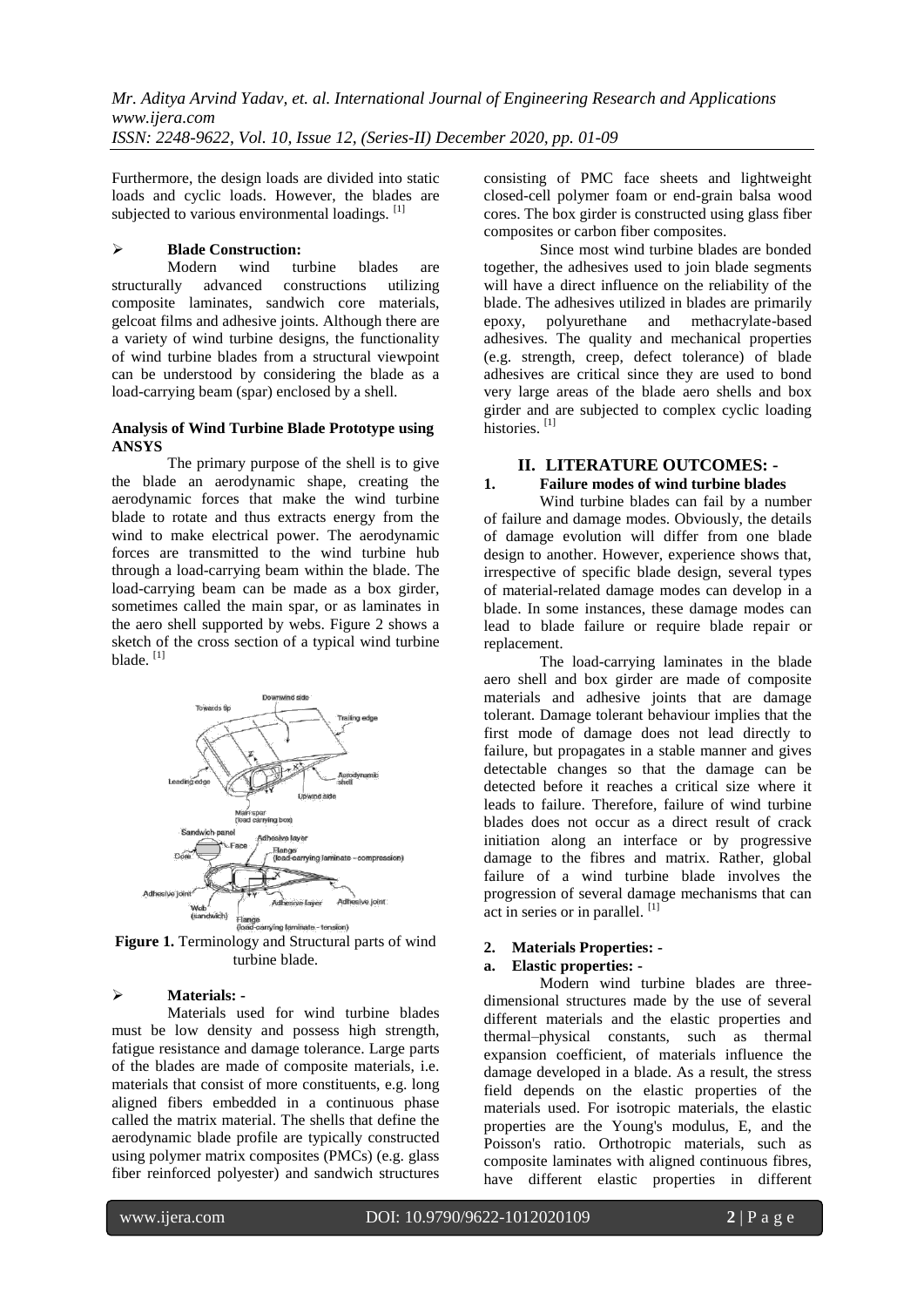directions. Therefore, the elastic properties must be related to a coordinate system. It is convenient to use a global  $x - y - z$  coordinate system and a local coordinate system that follows the direction of the fibres. [1]

|  |  |  | <b>Table 1.</b> Classification of various materials used in wind turbine blades. |
|--|--|--|----------------------------------------------------------------------------------|
|--|--|--|----------------------------------------------------------------------------------|

| Isotropic materials | Orthotropic materials            |
|---------------------|----------------------------------|
| Adhesives           | Glass fiber/polyester composites |
| Steel               | Carbon fiber/epoxy composites    |
| Polymer foam        | Wood                             |
| Gelcoat             | Bamboo                           |

#### **b. Strength and fracture toughness properties**

Damage and failure modes are described by various parameters that may be stress based, energybased or length-based (e.g. critical defect length). A damage mode that involves a distributed damage zone is usually described in terms of a critical stress value, i.e. by a maximum stress criterion (tensile or compressive strength). Crack growth along a fracture plane is a localized phenomenon. The onset of crack growth can be described in terms of a maximum stress intensity this can be done by a cohesive law (a traction-separation law). The area under the traction-separation law is the work of separation.

These concepts are applicable to static failure factor (fracture toughness) or a maximum energy release rate (fracture energy). A crack experiencing fiber bridging requires modeling of the bridging fibers. [1]

#### **c. Overview of Blade Damage:**

In addition to the various structural loading effects, wind turbine blades can also be subjected to lightning strikes, physical impacts and damaging surface erosion conditions whilst in operation. In certain rare but dramatic cases, a particular event can cause the total failure of a blade almost immediately; a powerful lightning strike or an extreme wind loading that leads to a rotating blade hitting the tower for example. Operators of wind farms take measures to minimize exposure of their structural assets to the full effect of storm conditions when these are forecast. But more commonly, over the course of a normal 25-year service life, it is expected that the composite material in a wind turbine blade will accumulate some signs of damage.

Blades are the most vulnerable parts of a wind turbine with respect to lightning. As every turbine can expect to experience a significant number of strikes during service life, all blades have a lightning protection system to reduce the effect of such strikes when they occur. Despite this it is common to observe scorching damage and cracking around the lightning attraction point of a blade as well as spar rupture, separation and surface tearing in more extreme cases.<sup>[3]</sup>

## **III. MATERIALS AND METHODS**

The finite element method (FEM) is a mathematical technique for setting up and solving systems of partial differential (or integral) equations. In engineering, the finite element method is used to divide a system whose behavior cannot be predicted using closed form equations into small pieces, or elements, whose solution is known or can be approximated. The finite element method requires the system geometry to be defined by a number of points in space called nodes. Each node has a set of degrees of freedom (temperature, displacements, etc.) that can vary based on the inputs to the system. These nodes are connected by elements that define the mathematical interactions of the degrees of freedom (DOFs). For some elements, such as beams, the closed form solution is known. For other elements, such as continuum elements, the interaction among the degrees of freedom is estimated by a numerical integration over the element. All individual elements in the model are combined to create a set of equations that represent the system to be analyzed. Finally, these equations are solved to reveal useful information about the behavior of the system.<sup>[6] – [7]</sup>

#### **IV. RESULT AND DISCUSSION Basic Procedure for Finite Element Analysis:**

There are 10 basic steps in any finite element analysis. First, the solid model geometry is created, the element type(s) and material properties are defined, and the solid model geometry is meshed to create the finite element model. In ANSYS, these steps are performed in the Preprocessor (PREP7). Next, loads and constraints are applied, solution options are defined, and the problem is solved. These steps are performed in the Solution processor (SOL). After the solution is ready, the results are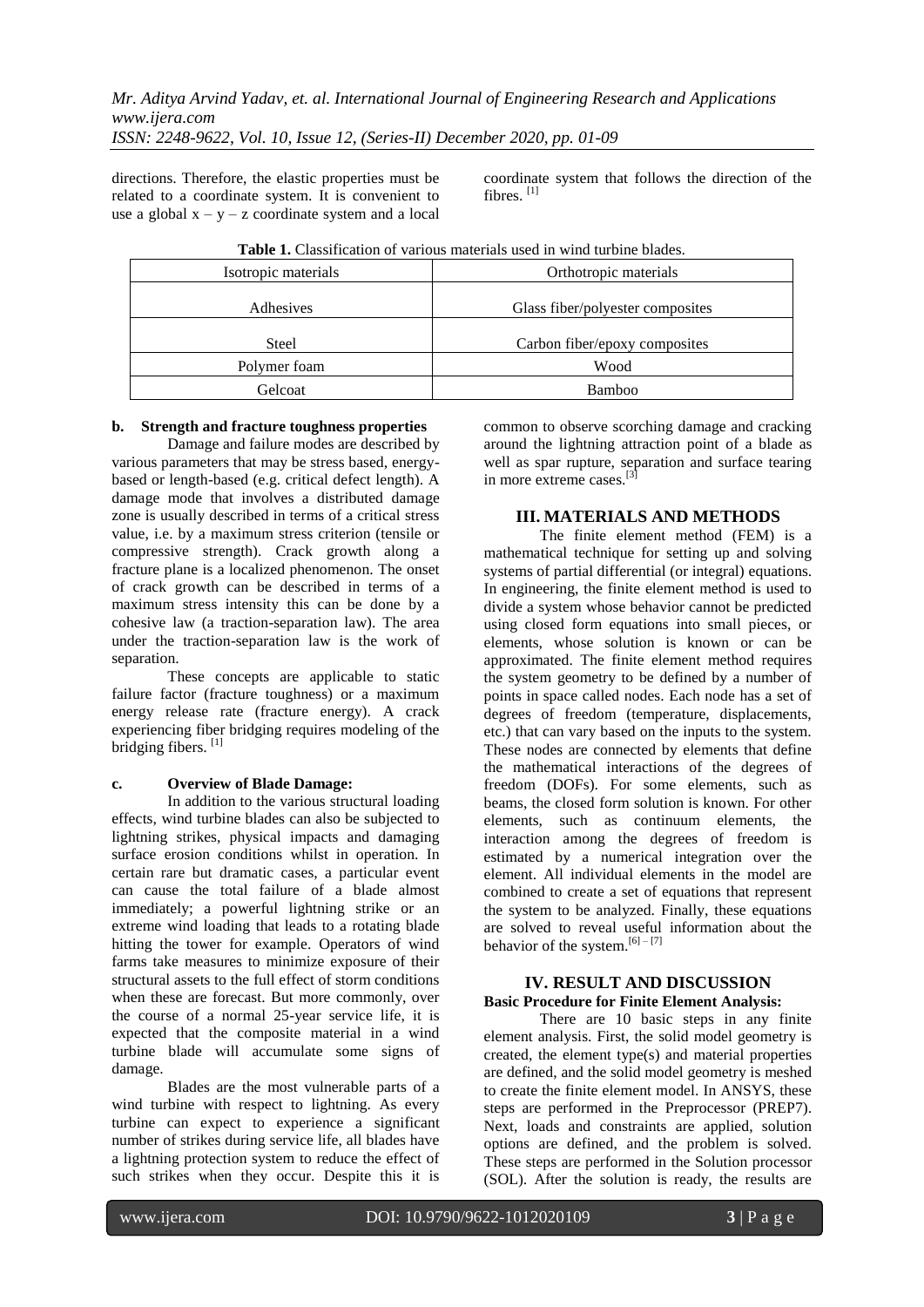plotted, viewed, and exported in one of the postprocessors (POST1 or POST26). Finally, the results are compared to first-order estimates, closed-<br>form solutions, mathematical models, or form solutions, mathematical models, or experimental results to ensure that the output of the program is reasonable and as expected.  $[4]$ & [8]

#### **Procedure:**

1. Define the Solid Model Geometry

- 2. Select the Element Types.
- 3. Define the Material Properties
- 4. Mesh
- 5. Define the Boundary Conditions
- 6. Define the Loads
- 7. Set the Solution Options
- 8. Solve
- 9. Plot, View, and Export the Results
- 10. Compare and Verify the Results



**Figure 3.** Detail drafting of wind turbine blade

The software approach for 3D modelling was done in SOLIDWORKS and for simulation ANSYS was used.

The actual working of the wind turbine: - Cut-in speed  $= 3.5$ m/s Rated wind speed  $= 11.5$  m/s Cut-out speed  $= 20.0$  m/s Survival wind speed  $= 59.5$  m/s The detail of loading condition is as per given following standard: -

| Metres/Second<br>m/s | <b>Kilometres/Hour</b><br>km/h | Miles/Hour<br>mph | Pascals<br>Pa |
|----------------------|--------------------------------|-------------------|---------------|
| 6.38                 | 22.97                          | 14.28             | 25            |
| 9.03                 | 32.50                          | 20.19             | 50            |
| 11.06                | 39.80                          | 24.73             | 75            |
| 12.77                | 45.96                          | 28.56             | 100           |
| 15.63                | 56.27                          | 34.97             | 150           |
| 18.06                | 65.00                          | 40.39             | 200           |
| 20.18                | 72.66                          | 45.16             | 250           |
| 22.11                | 79.60                          | 49.46             | 300           |
| 23.88                | 85.97                          | 53.43             | 350           |
| 25.53                | 91.91                          | 57.11             | 400           |
| 27.08                | 97.47                          | 60.58             | 450           |
| 28.54                | 102.76                         | 63.85             | 500           |
| 31.27                | 112.56                         | 69.94             | 600           |
| 33.77                | 121.57                         | 75.54             | 700           |
| 36.11                | 130.00                         | 80.78             | 800           |
| 38.30                | 137.88                         | 85.67             | 900           |
| 40.31                | 145.13                         | 90.18             | 1000          |
| 42.34                | 152.42                         | 94.71             | 1100          |
| 44.22                | 159.19                         | 98.92             | 1200          |
| 46.03                | 165.72                         | 102.97            | 1300          |
| 47.77                | 171.96                         | 106.85            | 1400          |
| 49.44                | 178.00                         | 110.60            | 1500          |
| 51.06                | 183.83                         | 114.23            | 1600          |
| 54.16                | 194.97                         | 121.15            | 1800          |
| 57.09                | 205.53                         | 127.71            | 2000          |
| 59.87                | 215.60                         | 133.94            | 2200          |
| 62.54                | 225.10                         | 139.90            | 2400          |

**igure 4.** Wind speed to pressure conversion chart <sup>[5]</sup>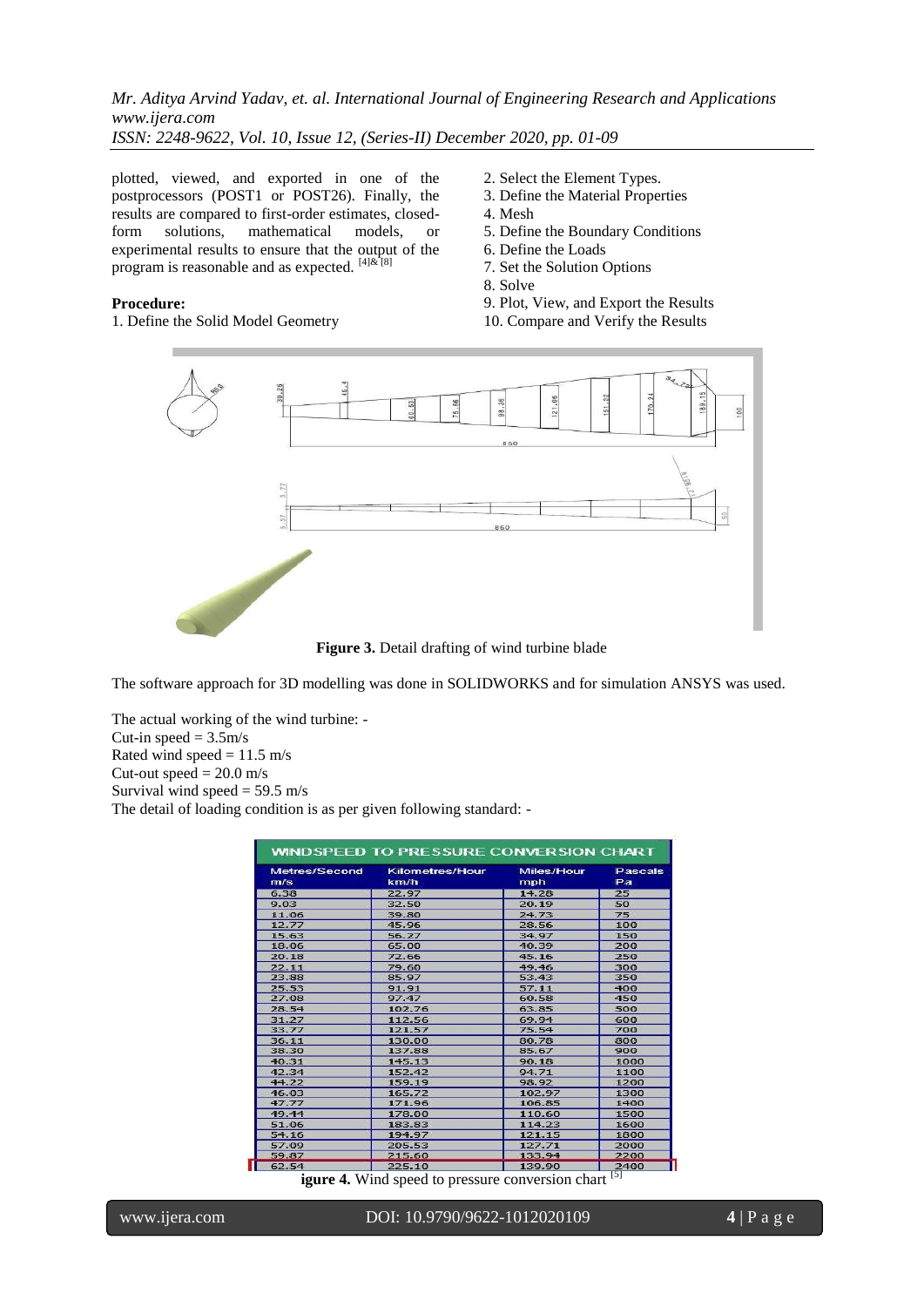The material properties of the glass fiber is as follows: -

|                | Properties of Outline Row 3: E-Glass Fiber |                                      |                |  |
|----------------|--------------------------------------------|--------------------------------------|----------------|--|
|                | A                                          | B                                    | $\overline{C}$ |  |
| ٠              | Property                                   | Value                                | <b>Unit</b>    |  |
| $\overline{2}$ | Density                                    | 2.55E-06                             | $kq m^{-3}$    |  |
| 3              | <b>Isotropic Elasticity</b><br>Ξ           |                                      |                |  |
| 4              | Derive from                                | $\blacksquare$<br>Young's Modulus an |                |  |
| 5              | Young's Modulus                            | $7.2E + 10$                          | Pa             |  |
| $6\phantom{1}$ | Poisson's Ratio                            | 0.21                                 |                |  |
| $\overline{7}$ | <b>Bulk Modulus</b>                        | 4.1379E+10                           | Pa             |  |
| 8              | Shear Modulus                              | $2.9752E + 10$                       | Pa             |  |
| $\overline{9}$ | Y<br>Tensile Yield Strength                | 1.95E+09                             | Pa             |  |
| 10             | Z<br>Compressive Yield Strength            | 4E+09                                | Pa             |  |

**Figure 5.** Materials properties of wind turbine prototype

The details of the ANSYS report is as follows: - For Survival wind speed  $= 59.5$  m/s Therefore, Pressure applied = 2200 Pa



**Figure 6.** Detail meshing of the wind turbine blade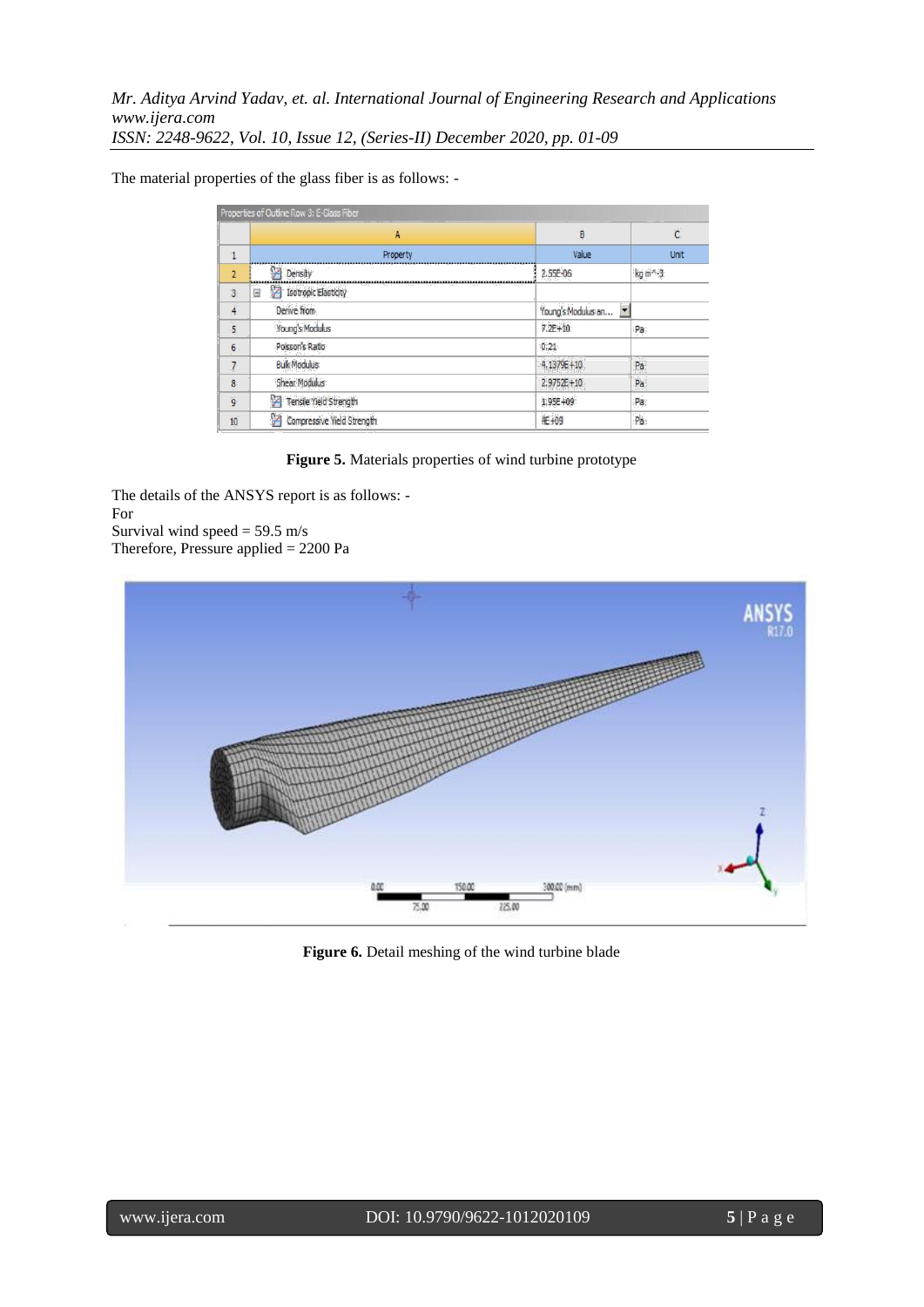

**Figure 7.** Total Deformation at survival speed.



**Figure 8.** Maximum Principal Stress at survival speed.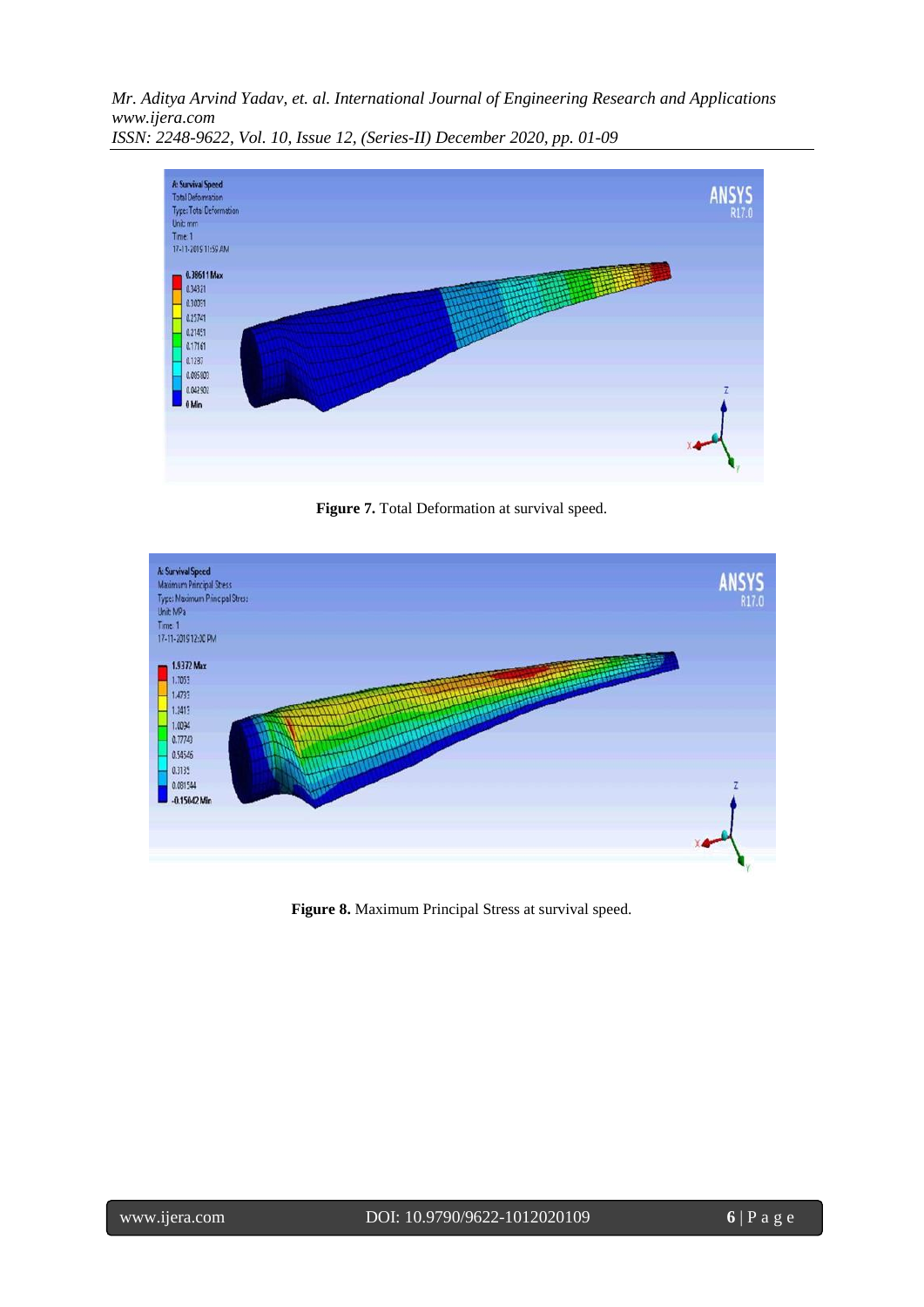

**Figure 9.** Maximum Principal Elastic Strain at survival speed.

The details of the ANSYS report is as follows: - For As cut out wind speed  $= 20$  m/s Therefore, Pressure applied = 250 Pa



**Figure 10.** Total Deformation at cut out speed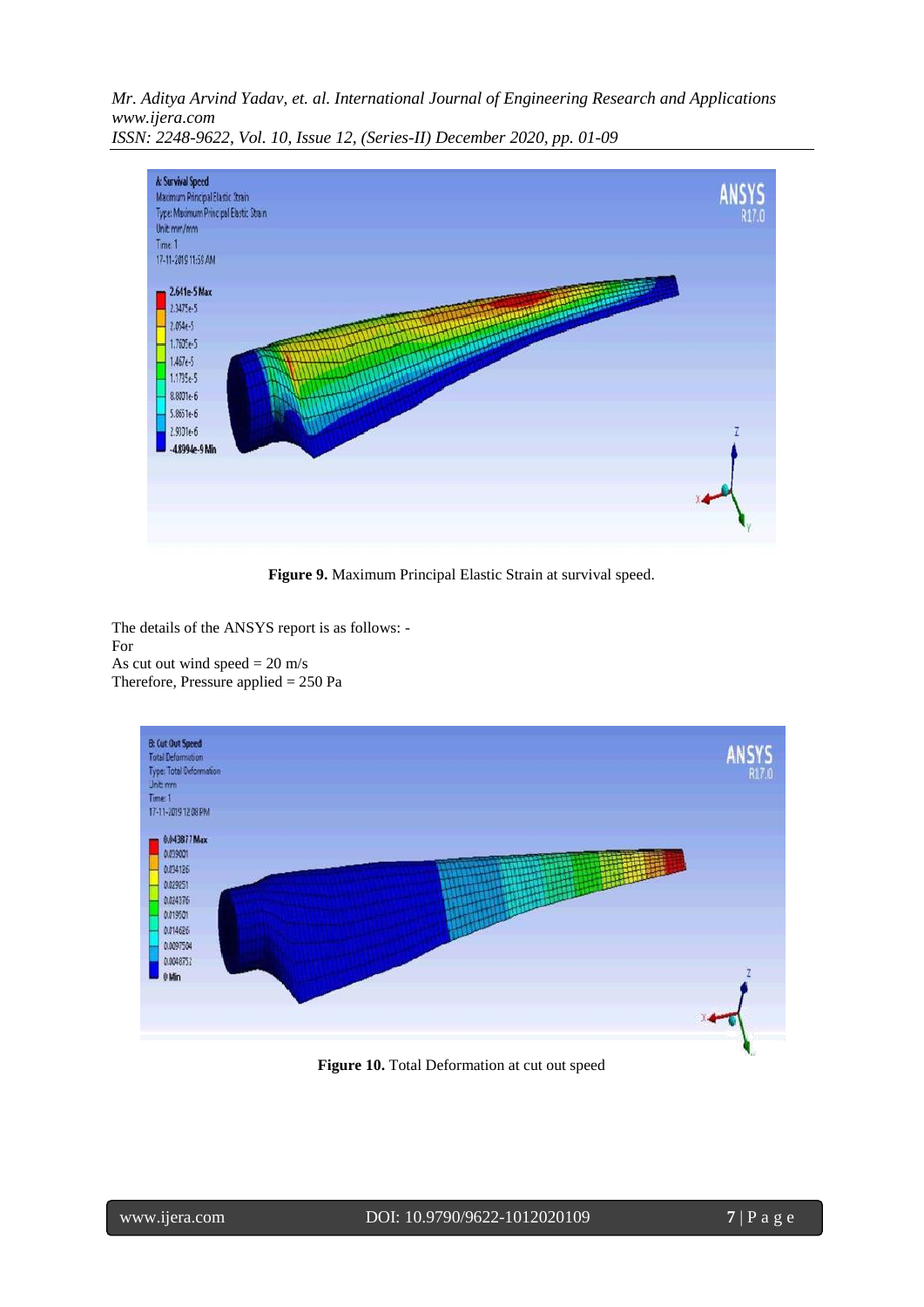

**Figure 11.** Maximum Principal Stress at Cut out speed



**Figure 12.** Maximum Principal Elastic Strain at cut out speed.

# **V. SUMMARY**

The detail result of the wind turbine blade is as given below:

|  |  |  | Table 3. Detail result of loading conditions for deformation, stress and Strain for Survival Speed |  |  |  |  |
|--|--|--|----------------------------------------------------------------------------------------------------|--|--|--|--|
|  |  |  |                                                                                                    |  |  |  |  |

| Sr. No | Mechanical properties           | <b>Loading Condition</b> | Minimum value         | Maximum value         |
|--------|---------------------------------|--------------------------|-----------------------|-----------------------|
|        | Total deformation               | 2200 Pa                  | 0mm                   | 0.38611               |
|        | <b>Maximum Principal Stress</b> | 2200Pa                   | -0.15042 MPa          | 1.9372 MPa            |
|        | Maximum Principal Strain        | 2200 Pa                  | $-4.8 \times 10^{-9}$ | $2.64 \times 10^{-5}$ |

| Table 2. Detail result of loading conditions for deformation, stress and Strain for Cut out Speed |  |
|---------------------------------------------------------------------------------------------------|--|
|---------------------------------------------------------------------------------------------------|--|

| Sr. No | <b>Mechanical Properties</b>    | <b>Loading Conditions</b> | Minimum value        |                     |  |
|--------|---------------------------------|---------------------------|----------------------|---------------------|--|
|        | Total deformation               | 250Pa                     | 0mm                  | $0.0438$ mm         |  |
|        | <b>Maximum Principal Stress</b> | 250Pa                     | $-0.0170MPa$         | $0.22014$ MPa       |  |
|        | Maximum Principal Strain        | 250Pa                     | $-5.5\times10^{-10}$ | $3.00\times10^{-6}$ |  |